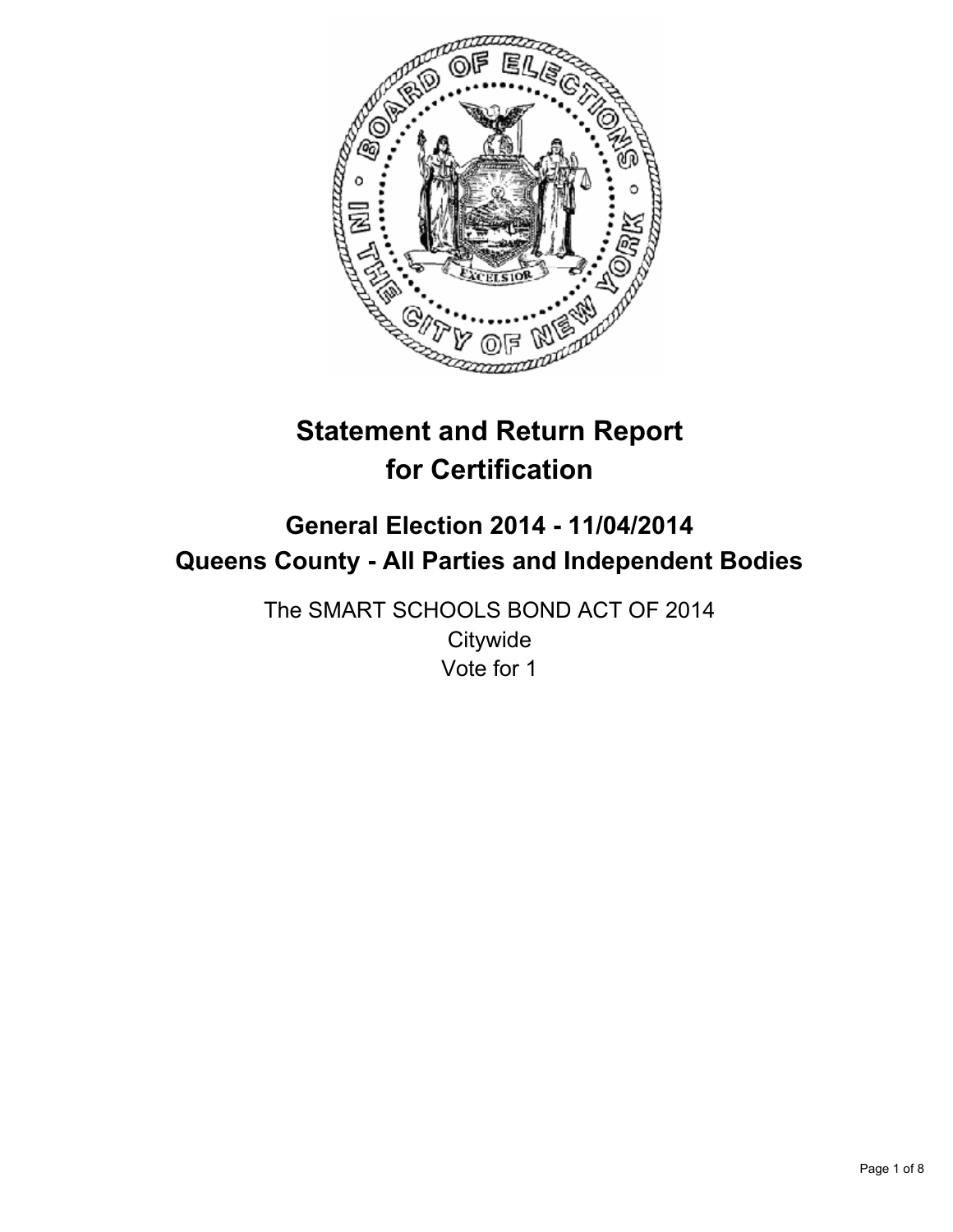

| <b>PUBLIC COUNTER</b>                                    | 16,619 |
|----------------------------------------------------------|--------|
| <b>EMERGENCY</b>                                         | 1      |
| ABSENTEE/MILITARY                                        | 799    |
| <b>FEDERAL</b>                                           | 65     |
| <b>SPECIAL PRESIDENTIAL</b>                              | 0      |
| <b>AFFIDAVIT</b>                                         | 213    |
| <b>Total Ballots</b>                                     | 17,697 |
| Less - Inapplicable Federal/Special Presidential Ballots | (65)   |
| <b>Total Applicable Ballots</b>                          | 17,632 |
| <b>YES</b>                                               | 8,097  |
| <b>NO</b>                                                | 3,527  |
| <b>Total Votes</b>                                       | 11,624 |
| Unrecorded                                               | 6,008  |

### **Assembly District 24**

| <b>PUBLIC COUNTER</b>                                    | 12,808 |
|----------------------------------------------------------|--------|
| <b>EMERGENCY</b>                                         | 0      |
| ABSENTEE/MILITARY                                        | 458    |
| <b>FEDERAL</b>                                           | 69     |
| SPECIAL PRESIDENTIAL                                     | 0      |
| AFFIDAVIT                                                | 112    |
| <b>Total Ballots</b>                                     | 13,447 |
| Less - Inapplicable Federal/Special Presidential Ballots | (69)   |
| <b>Total Applicable Ballots</b>                          | 13,378 |
| <b>YES</b>                                               | 6,245  |
| <b>NO</b>                                                | 1,835  |
| <b>Total Votes</b>                                       | 8,080  |
| Unrecorded                                               | 5,298  |

| PUBLIC COUNTER                                           | 12,183 |
|----------------------------------------------------------|--------|
| <b>EMERGENCY</b>                                         | 0      |
| ABSENTEE/MILITARY                                        | 365    |
| <b>FEDERAL</b>                                           | 73     |
| SPECIAL PRESIDENTIAL                                     | 0      |
| AFFIDAVIT                                                | 96     |
| <b>Total Ballots</b>                                     | 12,717 |
| Less - Inapplicable Federal/Special Presidential Ballots | (73)   |
| <b>Total Applicable Ballots</b>                          | 12,644 |
| <b>YES</b>                                               | 5,625  |
| <b>NO</b>                                                | 2,330  |
| <b>Total Votes</b>                                       | 7,955  |
| Unrecorded                                               | 4,689  |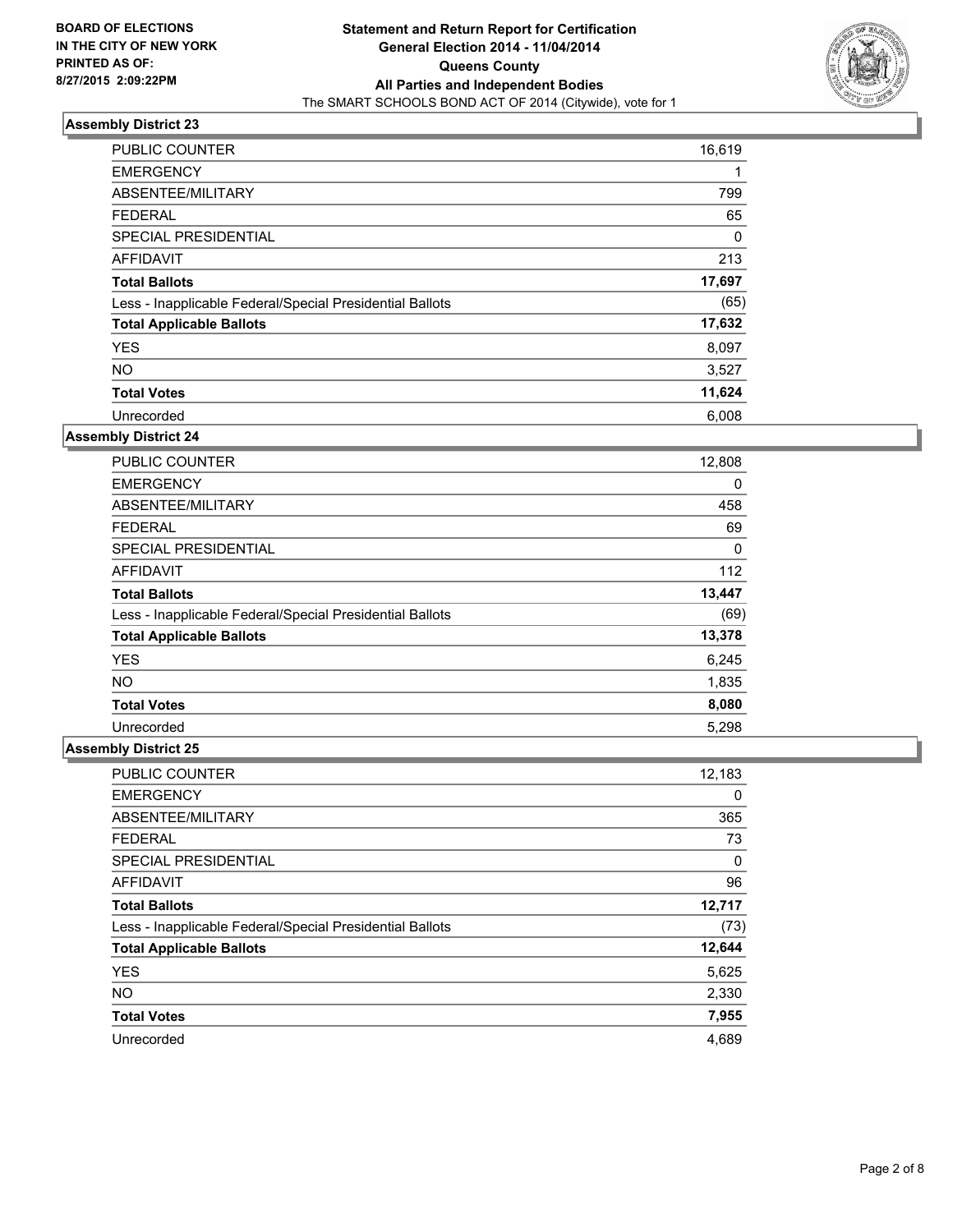

| <b>PUBLIC COUNTER</b>                                    | 19,666 |
|----------------------------------------------------------|--------|
| <b>EMERGENCY</b>                                         | 1      |
| ABSENTEE/MILITARY                                        | 755    |
| <b>FEDERAL</b>                                           | 85     |
| SPECIAL PRESIDENTIAL                                     | 0      |
| AFFIDAVIT                                                | 99     |
| <b>Total Ballots</b>                                     | 20,606 |
| Less - Inapplicable Federal/Special Presidential Ballots | (85)   |
| <b>Total Applicable Ballots</b>                          | 20,521 |
| <b>YES</b>                                               | 9,896  |
| <b>NO</b>                                                | 4,804  |
| <b>Total Votes</b>                                       | 14,700 |
| Unrecorded                                               | 5,821  |

### **Assembly District 27**

| PUBLIC COUNTER                                           | 13,355 |
|----------------------------------------------------------|--------|
| <b>EMERGENCY</b>                                         | 0      |
| ABSENTEE/MILITARY                                        | 549    |
| <b>FEDERAL</b>                                           | 99     |
| <b>SPECIAL PRESIDENTIAL</b>                              | 0      |
| AFFIDAVIT                                                | 133    |
| <b>Total Ballots</b>                                     | 14,136 |
| Less - Inapplicable Federal/Special Presidential Ballots | (99)   |
| <b>Total Applicable Ballots</b>                          | 14,037 |
| <b>YES</b>                                               | 7,014  |
| <b>NO</b>                                                | 2,263  |
| <b>Total Votes</b>                                       | 9,277  |
| Unrecorded                                               | 4.760  |

| PUBLIC COUNTER                                           | 16,291 |
|----------------------------------------------------------|--------|
| <b>EMERGENCY</b>                                         | 0      |
| ABSENTEE/MILITARY                                        | 639    |
| <b>FEDERAL</b>                                           | 91     |
| SPECIAL PRESIDENTIAL                                     | 0      |
| AFFIDAVIT                                                | 123    |
| <b>Total Ballots</b>                                     | 17,144 |
| Less - Inapplicable Federal/Special Presidential Ballots | (91)   |
| <b>Total Applicable Ballots</b>                          | 17,053 |
| <b>YES</b>                                               | 8,255  |
| <b>NO</b>                                                | 3,491  |
| <b>Total Votes</b>                                       | 11,746 |
| Unrecorded                                               | 5,307  |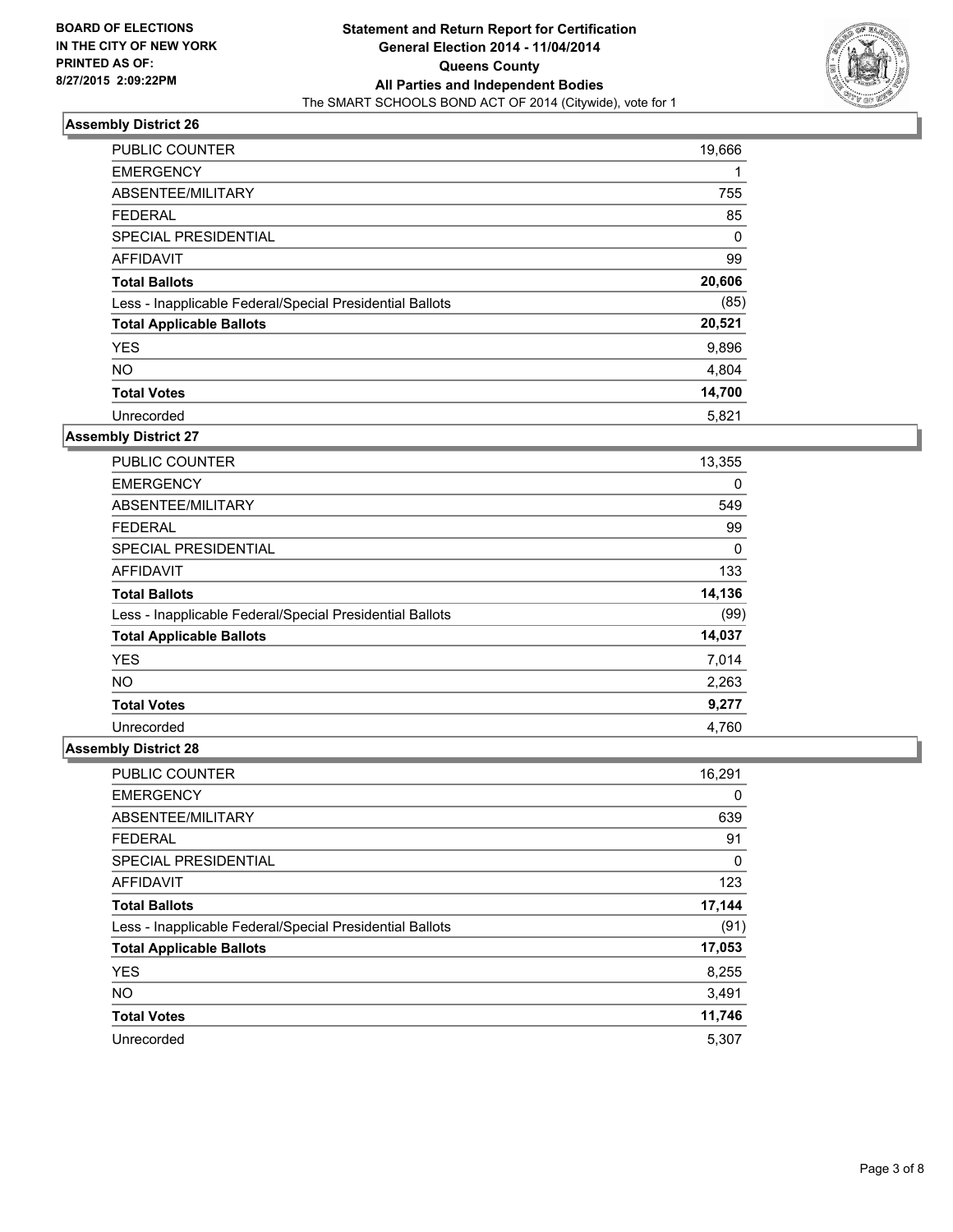

| <b>PUBLIC COUNTER</b>                                    | 16,588 |
|----------------------------------------------------------|--------|
| <b>EMERGENCY</b>                                         | 0      |
| ABSENTEE/MILITARY                                        | 432    |
| <b>FEDERAL</b>                                           | 36     |
| <b>SPECIAL PRESIDENTIAL</b>                              | 0      |
| <b>AFFIDAVIT</b>                                         | 170    |
| <b>Total Ballots</b>                                     | 17,226 |
| Less - Inapplicable Federal/Special Presidential Ballots | (36)   |
| <b>Total Applicable Ballots</b>                          | 17,190 |
| <b>YES</b>                                               | 10,594 |
| <b>NO</b>                                                | 896    |
| <b>Total Votes</b>                                       | 11,490 |
| Unrecorded                                               | 5.700  |

### **Assembly District 30**

| <b>PUBLIC COUNTER</b>                                    | 12,943 |
|----------------------------------------------------------|--------|
| <b>EMERGENCY</b>                                         | 0      |
| ABSENTEE/MILITARY                                        | 421    |
| <b>FEDERAL</b>                                           | 108    |
| SPECIAL PRESIDENTIAL                                     | 0      |
| AFFIDAVIT                                                | 137    |
| <b>Total Ballots</b>                                     | 13,609 |
| Less - Inapplicable Federal/Special Presidential Ballots | (108)  |
| <b>Total Applicable Ballots</b>                          | 13,501 |
| <b>YES</b>                                               | 6,043  |
| NO.                                                      | 2,617  |
| <b>Total Votes</b>                                       | 8,660  |
| Unrecorded                                               | 4.841  |

| PUBLIC COUNTER                                           | 11,254 |
|----------------------------------------------------------|--------|
| <b>EMERGENCY</b>                                         | 0      |
| ABSENTEE/MILITARY                                        | 312    |
| <b>FEDERAL</b>                                           | 31     |
| SPECIAL PRESIDENTIAL                                     | 0      |
| AFFIDAVIT                                                | 150    |
| <b>Total Ballots</b>                                     | 11,747 |
| Less - Inapplicable Federal/Special Presidential Ballots | (31)   |
| <b>Total Applicable Ballots</b>                          | 11,716 |
| <b>YES</b>                                               | 7,337  |
| <b>NO</b>                                                | 716    |
| <b>Total Votes</b>                                       | 8,053  |
| Unrecorded                                               | 3,663  |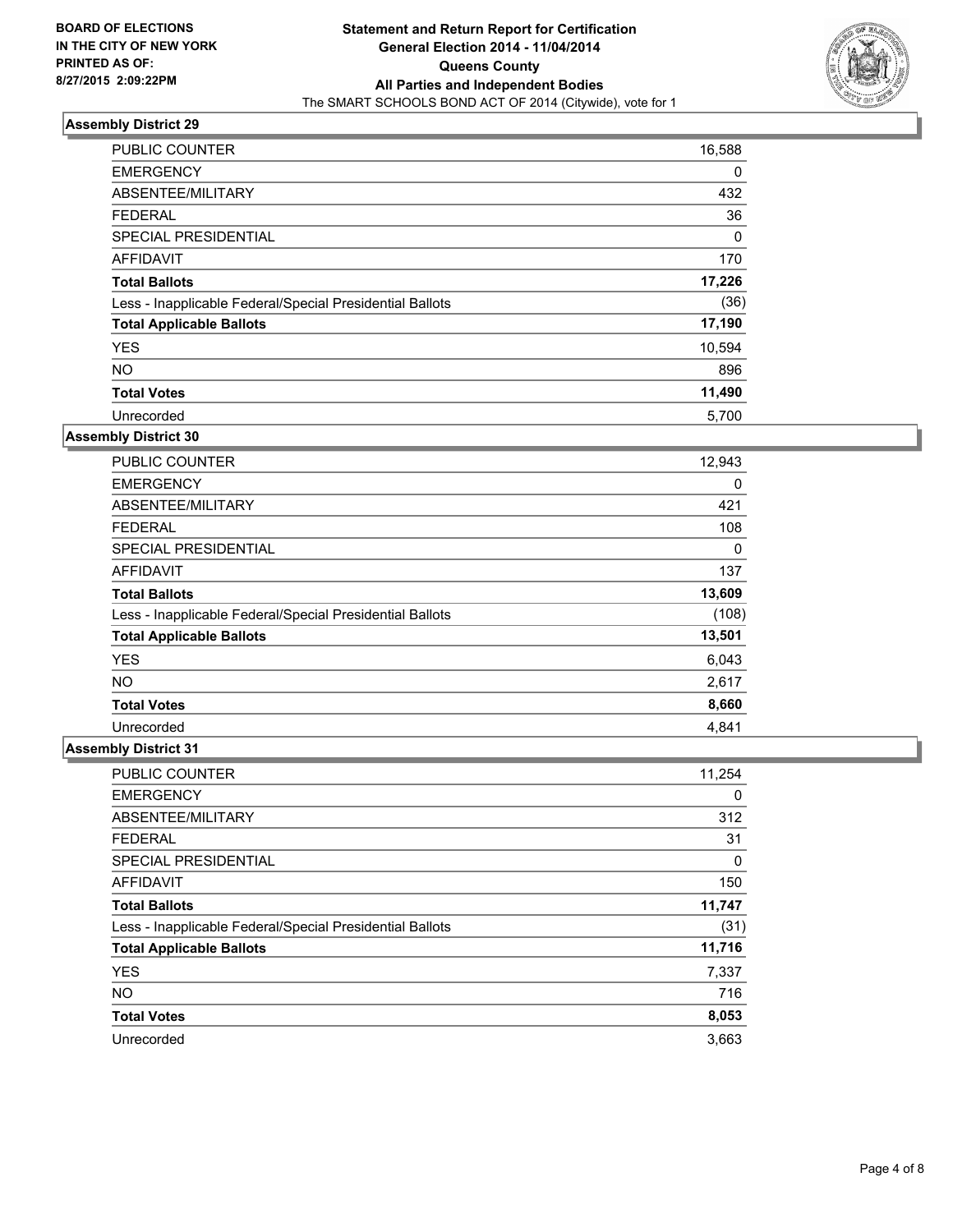

| <b>PUBLIC COUNTER</b>                                    | 15,524 |
|----------------------------------------------------------|--------|
| <b>EMERGENCY</b>                                         | 0      |
| ABSENTEE/MILITARY                                        | 339    |
| <b>FEDERAL</b>                                           | 28     |
| <b>SPECIAL PRESIDENTIAL</b>                              | 0      |
| AFFIDAVIT                                                | 214    |
| <b>Total Ballots</b>                                     | 16,105 |
| Less - Inapplicable Federal/Special Presidential Ballots | (28)   |
| <b>Total Applicable Ballots</b>                          | 16,077 |
| <b>YES</b>                                               | 9,150  |
| <b>NO</b>                                                | 743    |
| <b>Total Votes</b>                                       | 9,893  |
| Unrecorded                                               | 6,184  |

### **Assembly District 33**

| PUBLIC COUNTER                                           | 18,131 |
|----------------------------------------------------------|--------|
| <b>EMERGENCY</b>                                         | 0      |
| ABSENTEE/MILITARY                                        | 397    |
| <b>FEDERAL</b>                                           | 47     |
| <b>SPECIAL PRESIDENTIAL</b>                              | 0      |
| AFFIDAVIT                                                | 147    |
| <b>Total Ballots</b>                                     | 18,722 |
| Less - Inapplicable Federal/Special Presidential Ballots | (47)   |
| <b>Total Applicable Ballots</b>                          | 18,675 |
| <b>YES</b>                                               | 10,404 |
| <b>NO</b>                                                | 1,642  |
| <b>Total Votes</b>                                       | 12,046 |
| Unrecorded                                               | 6,629  |

| PUBLIC COUNTER                                           | 9,659  |
|----------------------------------------------------------|--------|
| <b>EMERGENCY</b>                                         | 0      |
| ABSENTEE/MILITARY                                        | 208    |
| <b>FEDERAL</b>                                           | 80     |
| SPECIAL PRESIDENTIAL                                     | 0      |
| <b>AFFIDAVIT</b>                                         | 150    |
| <b>Total Ballots</b>                                     | 10,097 |
| Less - Inapplicable Federal/Special Presidential Ballots | (80)   |
| <b>Total Applicable Ballots</b>                          | 10,017 |
| <b>YES</b>                                               | 4,567  |
| <b>NO</b>                                                | 1,150  |
| <b>Total Votes</b>                                       | 5,717  |
| Unrecorded                                               | 4.300  |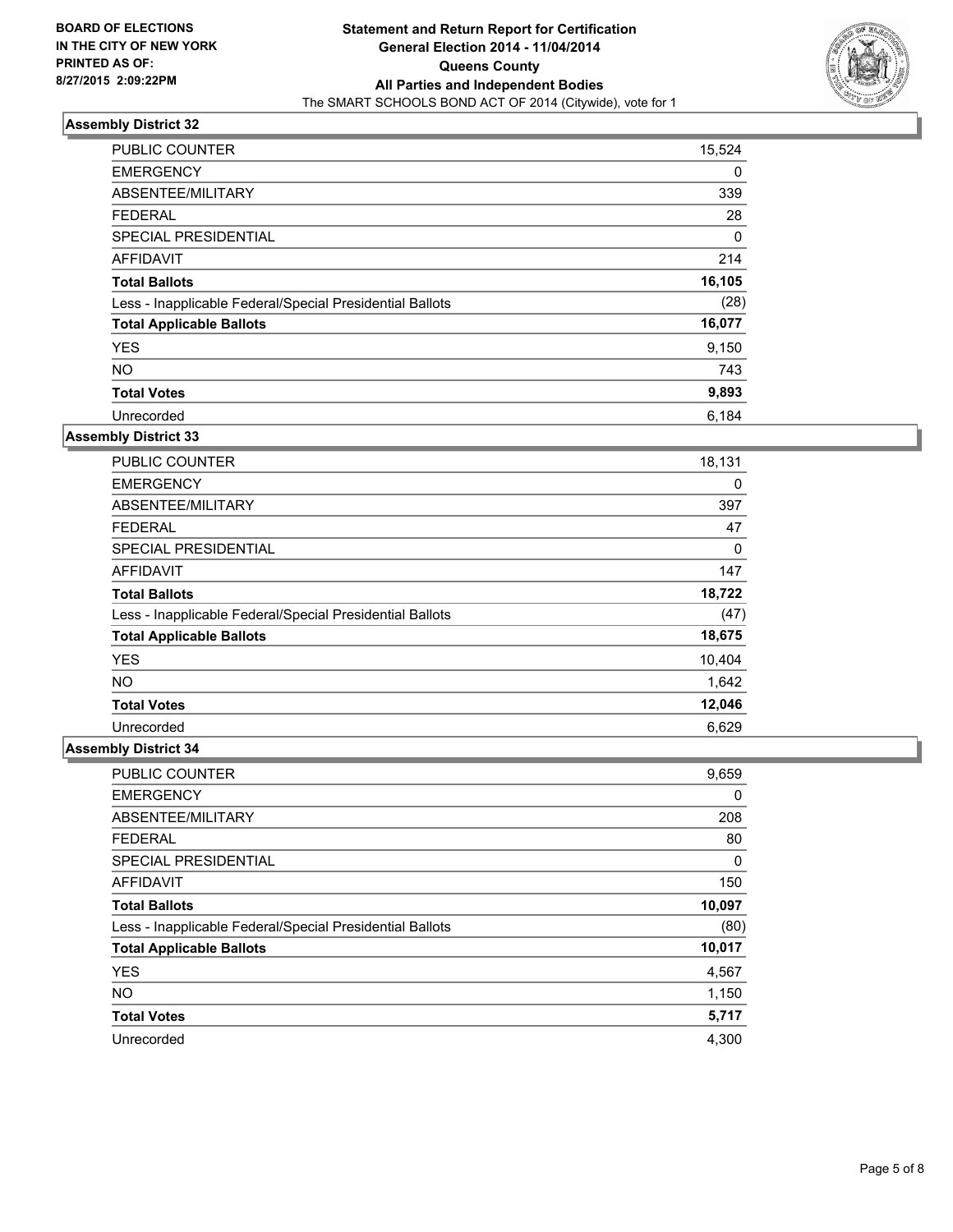

| <b>PUBLIC COUNTER</b>                                    | 8,922 |
|----------------------------------------------------------|-------|
| <b>EMERGENCY</b>                                         | 0     |
| ABSENTEE/MILITARY                                        | 329   |
| <b>FEDERAL</b>                                           | 34    |
| SPECIAL PRESIDENTIAL                                     | 0     |
| <b>AFFIDAVIT</b>                                         | 97    |
| <b>Total Ballots</b>                                     | 9,382 |
| Less - Inapplicable Federal/Special Presidential Ballots | (34)  |
| <b>Total Applicable Ballots</b>                          | 9,348 |
| <b>YES</b>                                               | 4,877 |
| <b>NO</b>                                                | 699   |
| <b>Total Votes</b>                                       | 5,576 |
| Unrecorded                                               | 3,772 |

### **Assembly District 36**

| <b>PUBLIC COUNTER</b>                                    | 13,181 |
|----------------------------------------------------------|--------|
| <b>EMERGENCY</b>                                         | 0      |
| ABSENTEE/MILITARY                                        | 266    |
| <b>FEDERAL</b>                                           | 233    |
| <b>SPECIAL PRESIDENTIAL</b>                              | 0      |
| AFFIDAVIT                                                | 209    |
| <b>Total Ballots</b>                                     | 13,889 |
| Less - Inapplicable Federal/Special Presidential Ballots | (233)  |
| <b>Total Applicable Ballots</b>                          | 13,656 |
| <b>YES</b>                                               | 7,104  |
| NO.                                                      | 2,096  |
| <b>Total Votes</b>                                       | 9,200  |
| Unrecorded                                               | 4,456  |

| PUBLIC COUNTER                                           | 12,023 |
|----------------------------------------------------------|--------|
| <b>EMERGENCY</b>                                         | 0      |
| ABSENTEE/MILITARY                                        | 246    |
| <b>FEDERAL</b>                                           | 83     |
| SPECIAL PRESIDENTIAL                                     | 0      |
| <b>AFFIDAVIT</b>                                         | 210    |
| <b>Total Ballots</b>                                     | 12,562 |
| Less - Inapplicable Federal/Special Presidential Ballots | (83)   |
| <b>Total Applicable Ballots</b>                          | 12,479 |
| <b>YES</b>                                               | 6,938  |
| <b>NO</b>                                                | 1,651  |
| <b>Total Votes</b>                                       | 8,589  |
| Unrecorded                                               | 3,890  |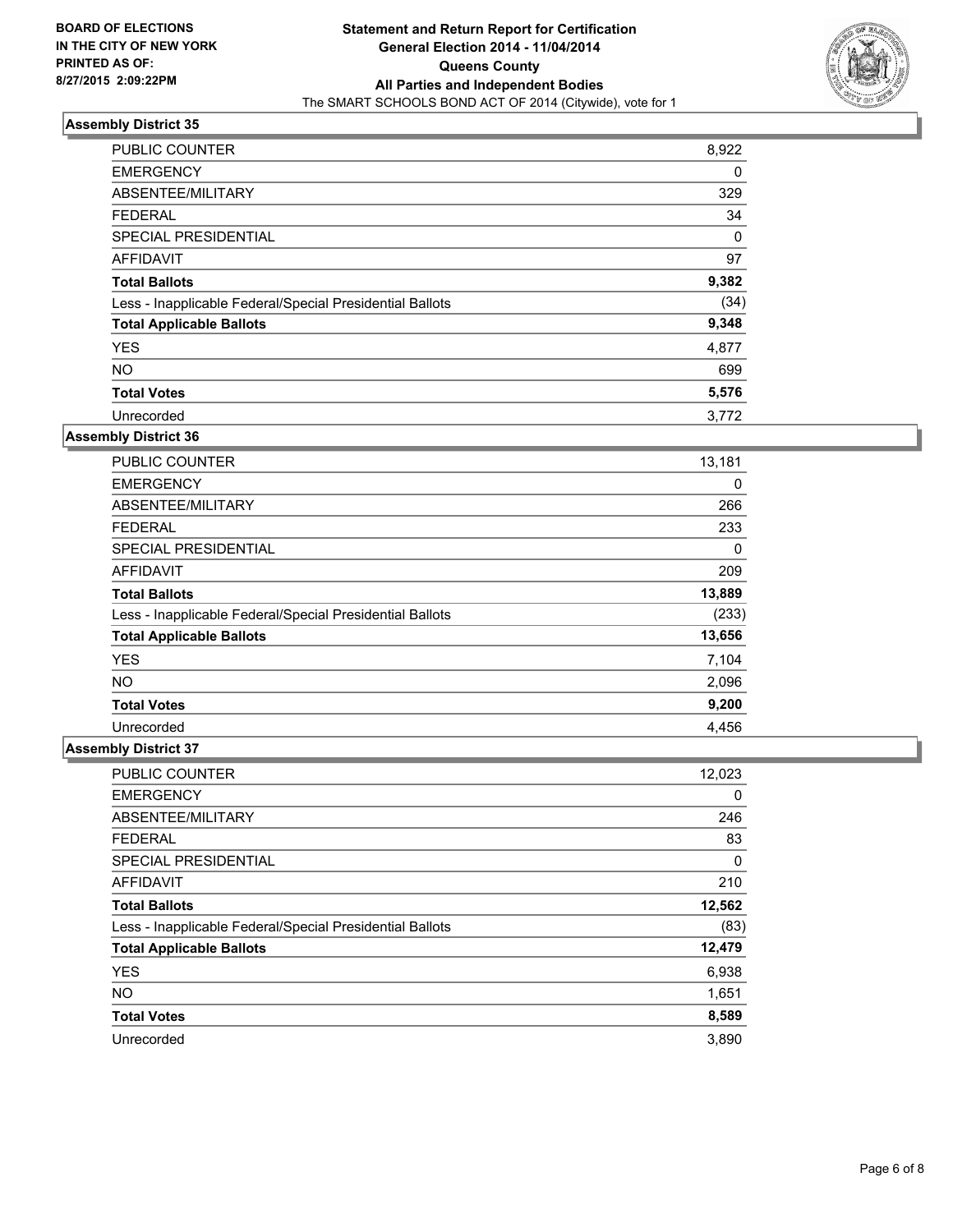

| <b>PUBLIC COUNTER</b>                                    | 8,702 |
|----------------------------------------------------------|-------|
| <b>EMERGENCY</b>                                         | 0     |
| ABSENTEE/MILITARY                                        | 172   |
| <b>FEDERAL</b>                                           | 36    |
| <b>SPECIAL PRESIDENTIAL</b>                              | 0     |
| <b>AFFIDAVIT</b>                                         | 103   |
| <b>Total Ballots</b>                                     | 9,013 |
| Less - Inapplicable Federal/Special Presidential Ballots | (36)  |
| <b>Total Applicable Ballots</b>                          | 8,977 |
| <b>YES</b>                                               | 4,312 |
| <b>NO</b>                                                | 1,237 |
| <b>Total Votes</b>                                       | 5,549 |
| Unrecorded                                               | 3.428 |

### **Assembly District 39**

| <b>PUBLIC COUNTER</b>                                    | 7,215 |
|----------------------------------------------------------|-------|
| <b>EMERGENCY</b>                                         | 0     |
| ABSENTEE/MILITARY                                        | 124   |
| <b>FEDERAL</b>                                           | 64    |
| SPECIAL PRESIDENTIAL                                     | 0     |
| <b>AFFIDAVIT</b>                                         | 104   |
| <b>Total Ballots</b>                                     | 7,507 |
| Less - Inapplicable Federal/Special Presidential Ballots | (64)  |
| <b>Total Applicable Ballots</b>                          | 7,443 |
| <b>YES</b>                                               | 2,813 |
| NO.                                                      | 671   |
| <b>Total Votes</b>                                       | 3,484 |
| Unrecorded                                               | 3,959 |

| <b>PUBLIC COUNTER</b>                                    | 9,964  |
|----------------------------------------------------------|--------|
| <b>EMERGENCY</b>                                         | 0      |
| ABSENTEE/MILITARY                                        | 331    |
| <b>FEDERAL</b>                                           | 47     |
| SPECIAL PRESIDENTIAL                                     | 0      |
| <b>AFFIDAVIT</b>                                         | 81     |
| <b>Total Ballots</b>                                     | 10,423 |
| Less - Inapplicable Federal/Special Presidential Ballots | (47)   |
| <b>Total Applicable Ballots</b>                          | 10,376 |
| <b>YES</b>                                               | 4,067  |
| <b>NO</b>                                                | 1,563  |
| <b>Total Votes</b>                                       | 5,630  |
| Unrecorded                                               | 4.746  |